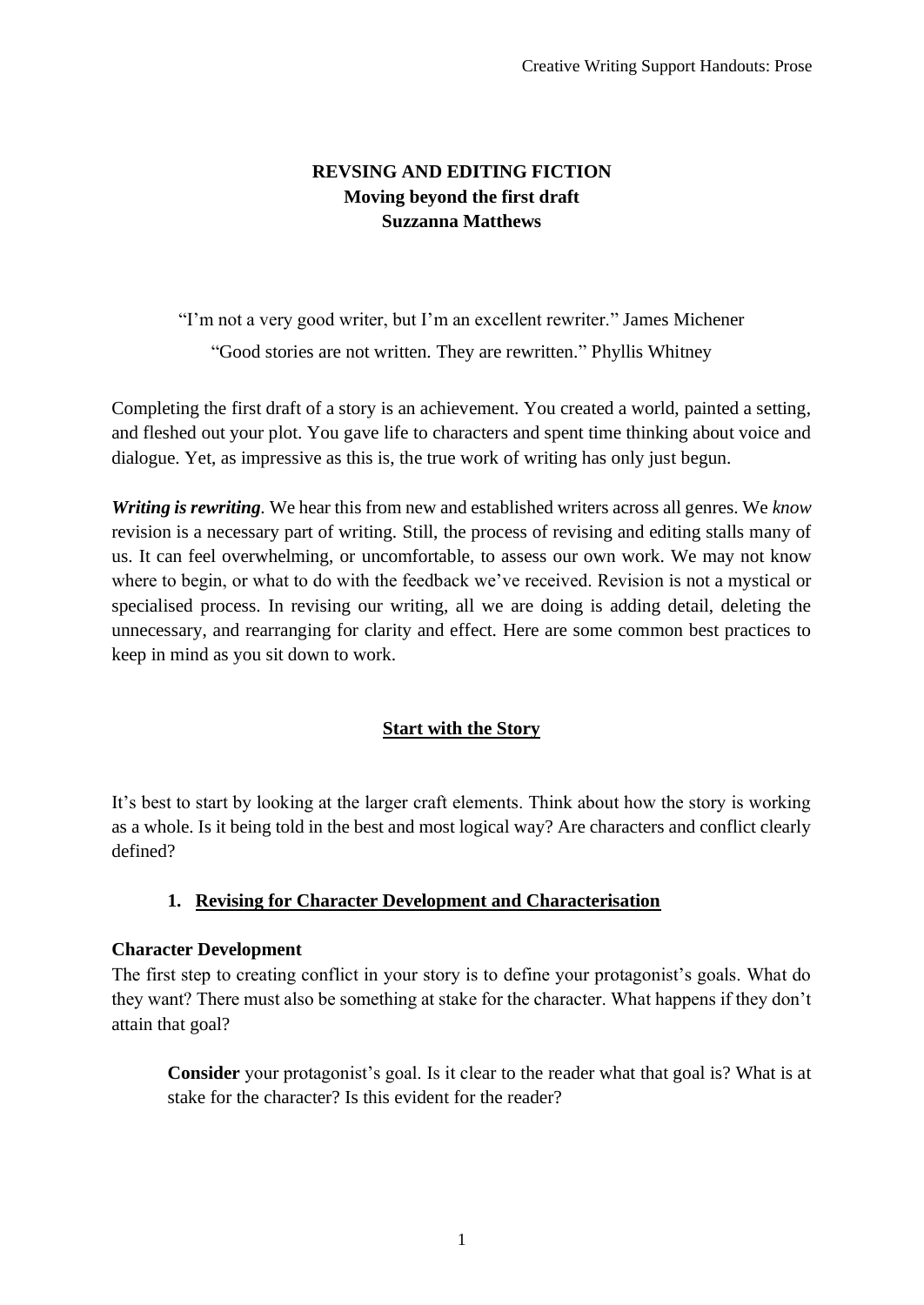# **Characterisation**

Are your characters presented in clear detail for the reader?

**Consider** the details. Are your characters clearly described? What do they look like? Do they have unique mannerisms, habits, flaws? What motivates them? What do they want? What do they fear?

# **2. Revising for Structure**

When revising for structure we are rearranging plot points and events for clarity and effect. It helps to keep the elements of the Five-Point Narrative Structure (situation, inciting incident and rising action, climax, falling action, resolution) in mind – see [Bunting's "Freytag's](http://thewritepractice.com/freytags-pyramid/)  [Pyramid".](http://thewritepractice.com/freytags-pyramid/)

**Consider** the critical plot points and events. Are they laid out in the best possible (most logical) way for what you are setting out to accomplish?

Where does the story start? What is the inciting incident? Would the story have more impact if you started at the moment where everything changes for your protagonist? Is the point of resolution clear?

# **3. Revising for Point of View**

Remember that point of view is what allows readers to experience the story as it unfolds. Readers can only know what a story's chosen POV reveals to them.

**Consider** the point of view in your story. Is it consistent? Are there any moments where the POV shifts? Look out for changes in tense in your writing as this often signals an unintentional POV shift. See [Bunting's overview of point of view.](https://thewritepractice.com/point-of-view-guide/)

A rewrite may be something to take on if you feel it makes the most sense to tell the story from another POV. For example, first person might suit a story that requires a sense of urgency whereas third person might suit a story where you need to thoroughly describe a setting.

# **4. Revising Dialogue**

# **i) Subtext and Context**

**Subtext** is the unspoken or less obvious meaning or message in a literary composition. Subtext is important to think about when drafting dialogue. Keep in mind that what a character does is often more revealing than what they say.

"*I'm fine," John said, before he walked off and slammed the door.*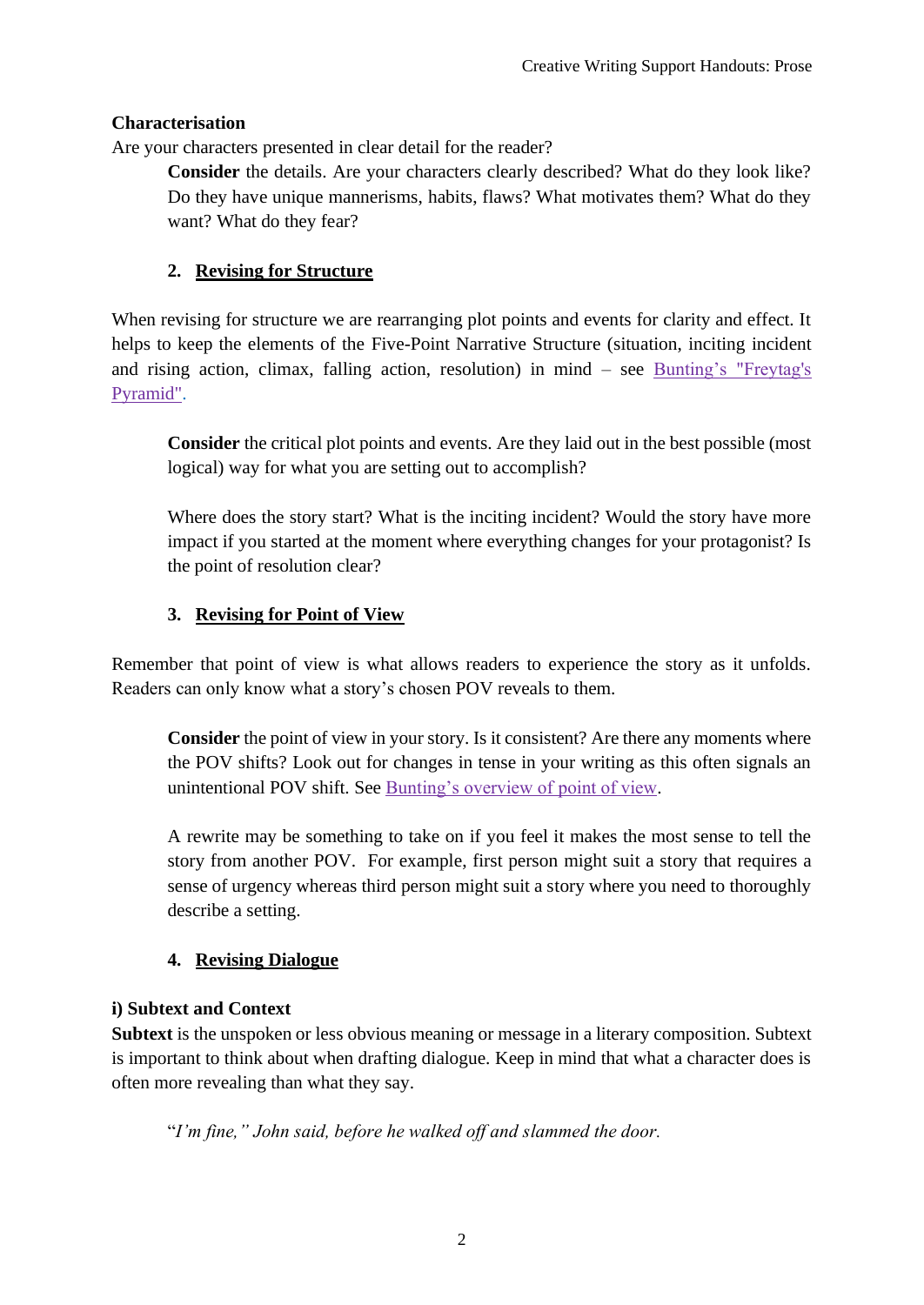In this example, the reader understands that the character is *not*, in fact, fine. There is no need to tell us *how* John is speaking here (i.e. there's no need to write: "*I'm fine," John said angrily, before he walked off and slammed the door.).* If you've given **context**  (in this case, the door slamming), it's not necessary to explain in what tone a character is speaking. A reader will know what is implied. **This is the subtext**.

So when revising dialogue:

**Consider your dialogue tags.** It's usually best to stick to simple dialogue tags like *he said* and *she asked* to let the reader know who is speaking. Avoid using too many distracting dialogue tags and adverbs to describe your character's emotions (e.g. *he smiled, she snapped, I laughed, she said grumpily*). Instead, let the characters' actions and words show what they're feeling.

**Stage your dialogue.** Use location and action as tools to reveal emotion. Imagine the characters in your scene; picture that scene set on a stage. Now think about how the characters would move, where they would stand, what they would focus on and so on.

For instance, if you have two characters in a room and one is upset with the other, rather than write: *"I don't believe you," he said coldly.*  Write: *He looked out the window at the empty street. He did not turn to her when he said, "I don't believe you."*

#### **ii) Unnatural Dialogue**

Dialogue should sound believable and natural for your character. For example, if your character is a twenty-year-old university student, they'd be unlikely to say: *"I do not understand what you are referring to. I was simply minding my own business with my friends."* More realistic speech might be: *"I don't know what you're talking about. I was just hanging out with my friends."*

**Consider** reading your dialogue out loud. Listen for cadence and word choice. Does it fit the character? Does it fit what you're trying to accomplish? If it sounds formal, stilted or awkward, then rewrite.

#### **iii) Walls of Dialogue**

One thing to look out for are long blocks of dialogue. Oftentimes, these can confuse a reader. Is it clear where the characters are when they're speaking? Are they moving from one location to another? Is time passing?

**Consider** including details about location or time to help keep the story (and the reader) grounded. Consider breaking up long blocks of dialogue with action and movement to keep things interesting and show what a character is doing and feeling as they speak.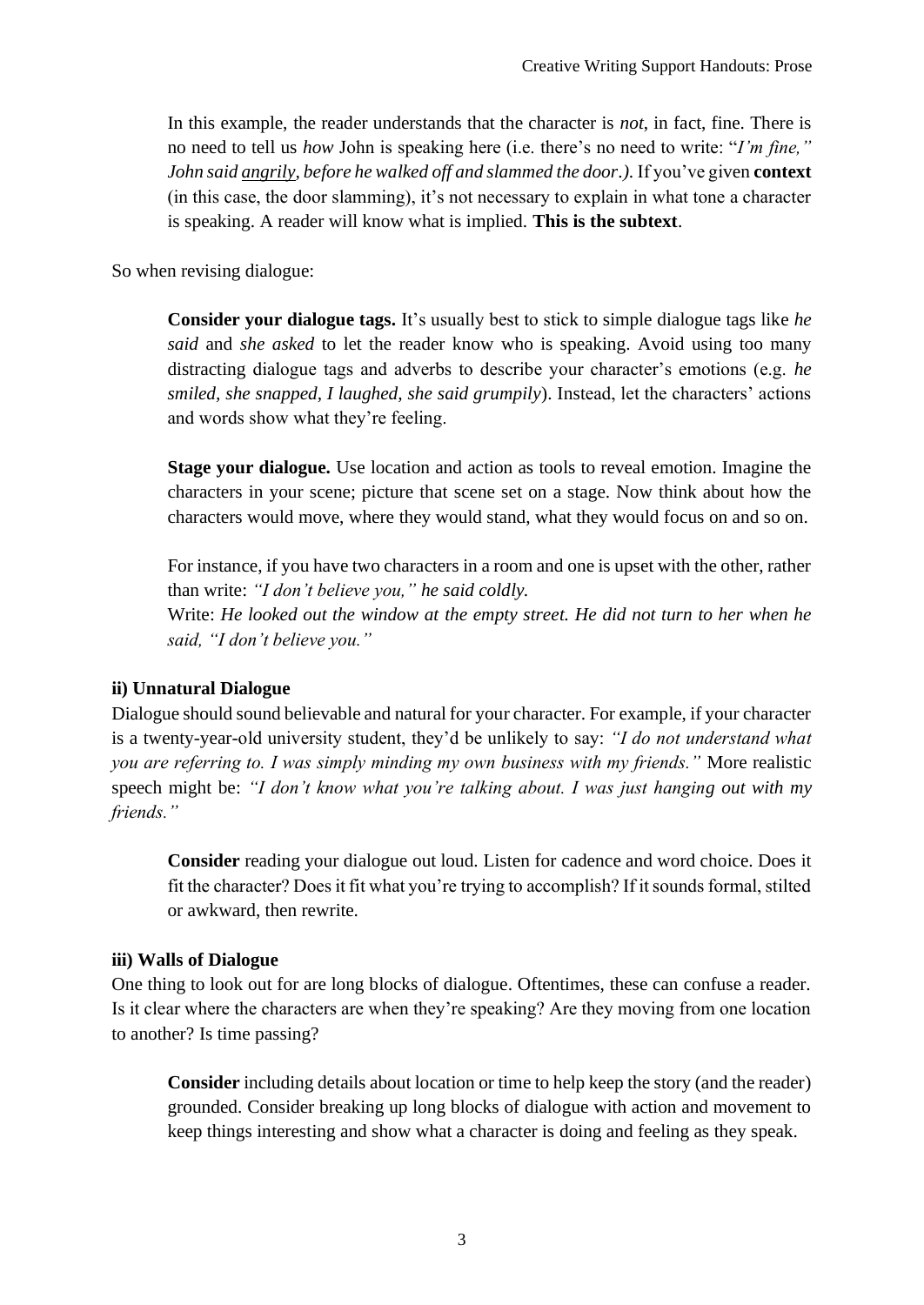# **Getting into the Details of Prose**

Once you've got the overall story in place, the next step is to get into the detail of the language. Read lines and dialogue out loud. Think about areas where the pace of the story slows down. Think about sentences and passages that may be unclear for a reader. Is your descriptive language too vague? Is more information needed? Or would less, in fact, make more of an impact? When **editing your language**, look out for the following:

# **1. Active Language**

Keeping language succinct and active is important. **Sentences in the active voice have energy and directness.** They are less wordy than those in the passive voice – and in general active sentences improve a piece of writing by getting across an idea, point, or emotion with more impact.

In reading over your work, consider if the subject in your sentences "acts". For instance:

*I hit the wall. You are driving too fast. Claire will carry the bags home.*

In each of the above examples, the subject performs the action of the verb. The sentences are punchy, direct and it's clear who's doing what. Compare to the passive sentences below:

*The wall was hit by me. The car is being driven too fast. The bags will be carried home.*

Writing in the passive voice means constructing sentences which foreground the object (*the wall, the car, the bags*) rather than the agent of the action (*I, you, Claire*). At times this can make your sentences confusing or dull. Overall, passive writing slows the pace of the story.

# **2. Necessary vs. Unnecessary Action**

Keeping your language active and succinct also requires thinking about what is necessary to tell the reader. Knowing when you're providing too much information can be tricky, especially when your characters are on the move. The last thing you want is to give a line-by-line diagram of every movement, which slows the pace and is tedious to read. Look at this cumbersome example: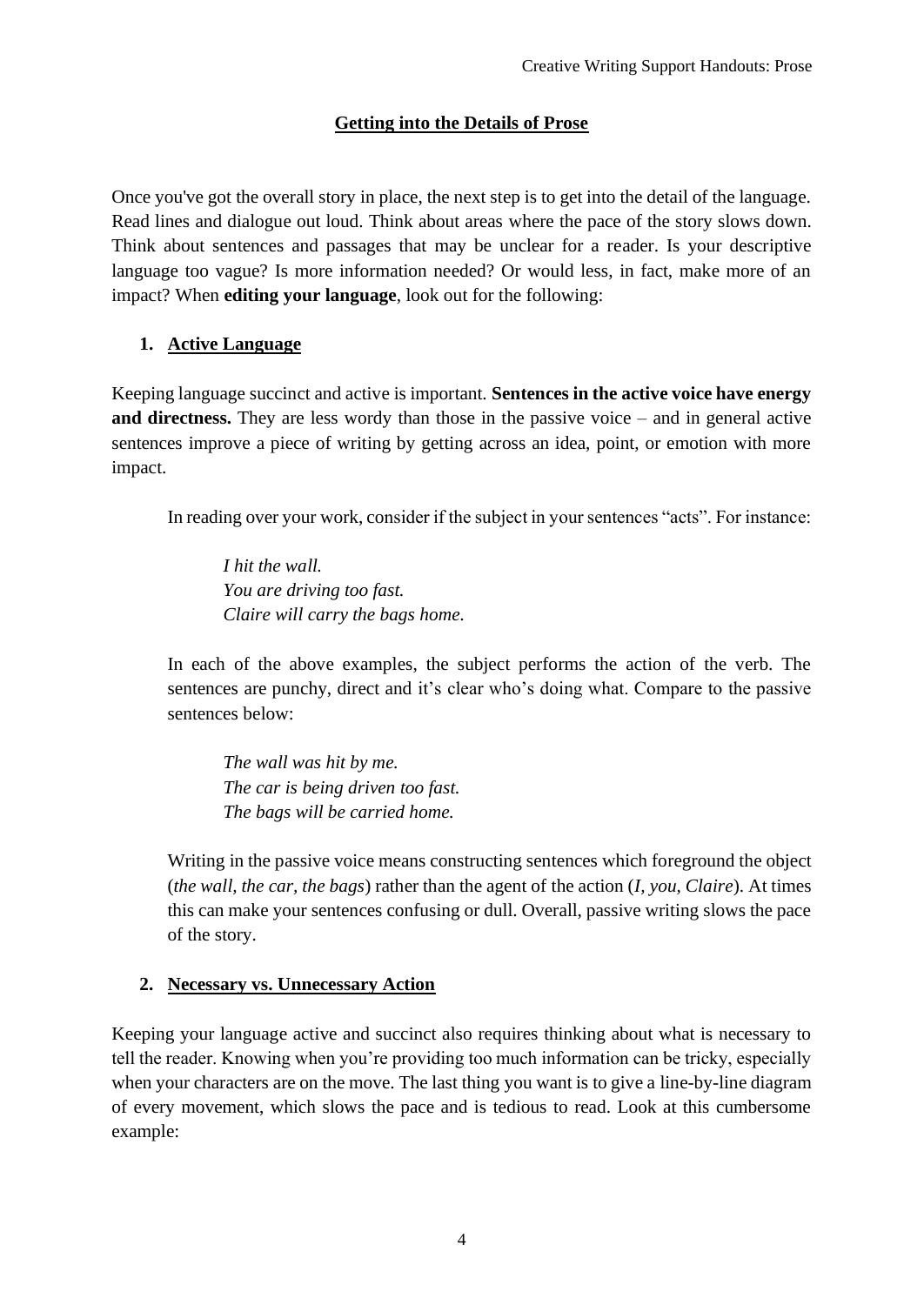*They arrived at the airport. Lucy grabbed her bag and stepped out onto the curb. She walked over to her father at the boot of the car. He opened the boot and reached for the suitcase, extending the handle to hand it to her. Lucy took the suitcase and said goodbye before walking towards the airport.*

**Consider** if it is necessary to see the characters doing all of these actions in such detail. Is there a better way to showcase the action? What is important to the storyline? Compare to the more concise text below:

*They arrived at the airport. Lucy's father grabbed her bag from the boot. He handed it to her and said nothing. Lucy stood there for a moment before saying goodbye. What else was there to do, but walk towards the terminal?*

# **3. Descriptive Language**

We know that interesting language is more engaging to read. Most of us also know that it's not that easy to write. Common issues to look for are descriptions and figurative language that may be:

- **too wordy** (making a passage or scene be difficult for the reader to get through)
- **unclear** (inaccurate or vague language that does not convey the exact meaning)
- **distracting** (e.g. a word or phrase that does not fit the overall tone. It may sound forced in some way, perhaps too formal, showy or slang for the rest of the story.)

**Consider ditching the thesaurus**. In general, it's best to cut any words or expressions you wouldn't normally use.

# **4. Mixed Metaphor**

Remember that a metaphor takes two seemingly unrelated subjects and draws a comparison between the two, treating them as equal: *The moon was a sickle*.

**Consider** how you are using metaphor. Are your metaphors mixed? A mixed metaphor is one that gets confused, using two competing comparisons: *At first she was a weighted barge, then a sunflower tracking the light.* The metaphor starts out on water with a boat and ends up on land with a flower, leaving the reader with a confused and scattered image. This could be revised to unify the imagery and create an extended metaphor: *At first she was a reluctant bud, then a sunflower tracking the light.*

# **5. Misuse of Words to Describe Action**

Sometimes in trying to find an interesting way to describe an action, we can fall a bit wide of the mark. Focus on the verbs in the description of action below: